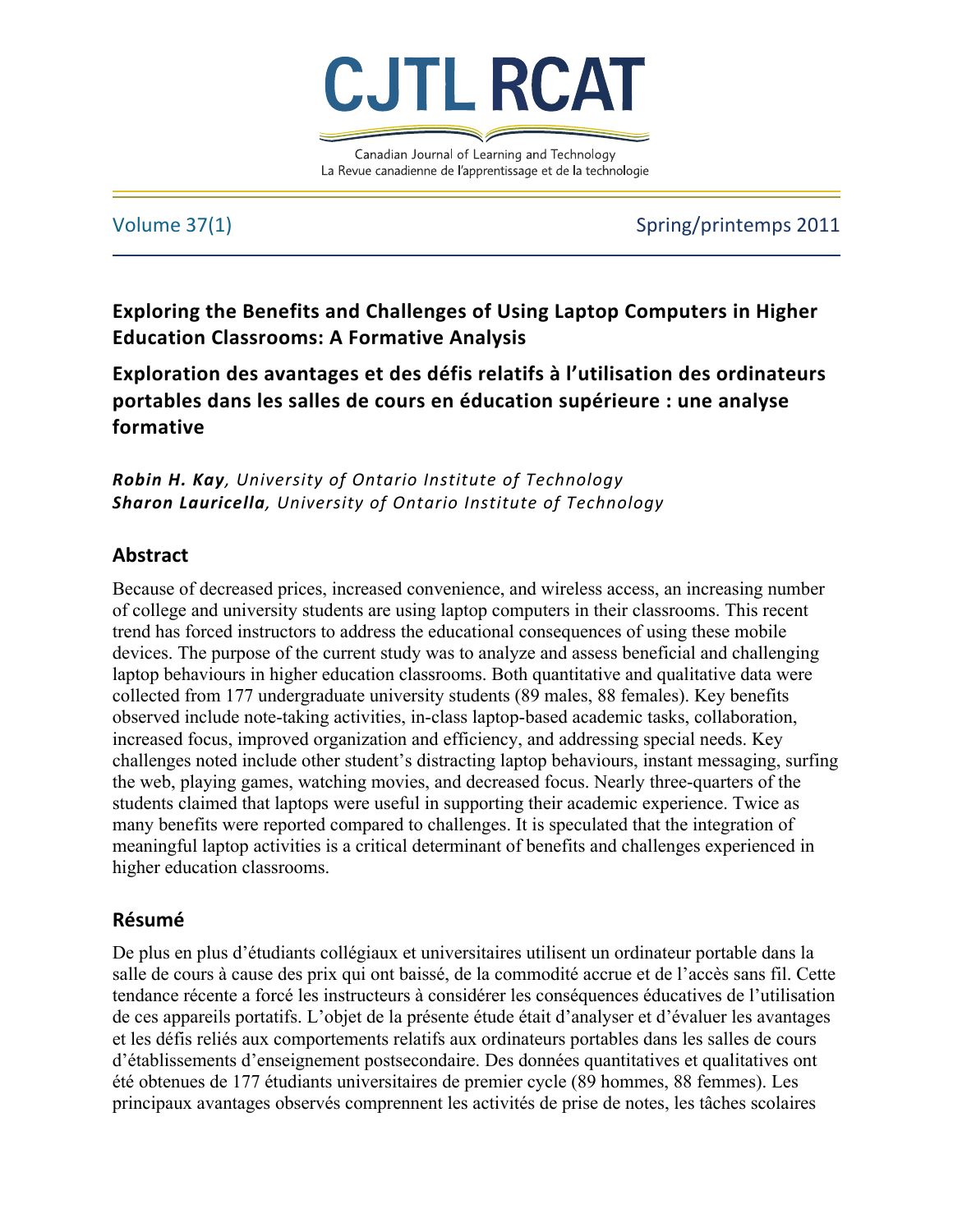utilisant les portables en classe, la collaboration, une concentration accrue, l'amélioration de l'organisation et de l'efficacité et le traitement des besoins particuliers. Les principaux défis observés comprennent les comportements distrayants des autres étudiants avec leurs portables, la messagerie instantanée, la navigation sur le Web, les jeux, le visionnement de films et une baisse de l'attention. Près des trois quarts des étudiants ont affirmé que les ordinateurs portables étaient utiles pour appuyer leur expérience scolaire. Ils ont rapporté deux fois plus d'avantages que d'inconvénients. Il est conjecturé que l'intégration d'activités significatives sur les portables est un critère déterminant des avantages et des défis qui existent dans les salles de cours d'établissements d'enseignement postsecondaire.

# **Introduction**

The use of laptops in higher education classrooms appears to be increasing rapidly for at least four reasons. First, today's students have been raised on a steady diet of computers and technology – they are digital natives who expect to use computers on a regular basis for a wide range of educational tasks (Tapscott, 2008). Second, these students demand use of computer technology anytime, anywhere, making a mobile computer an obvious and seemingly necessary choice (Montgomery, 2009; Palfrey & Gasser, 2008; Tapscott). Third, the price of mobile technology appears to have reached a tipping point where almost any higher education student can afford to purchase a laptop or notebook computer ("Laptop," n.d., Wilen-Daugenti, 2008). In 2009, over 87% of all higher education students owned a laptop computer (Smith, Salaway, & Caruso, 2009). Finally, since many universities offer ubiquitous access to the Internet, a laptop computer allows students to research, collaborate, and collect information almost anywhere within the university environment including the classroom (McCrea, 2010).

This relatively sudden rise in laptop ownership and use has created tension in a number of higher education classrooms. On the one hand, anecdotal reports from the popular media suggest that some professors are frustrated with students who do not pay attention in class and use laptops for non-academic reasons (Kladko, 2005; McWilliams, 2005; Schwartz, 2003; Szaniszlo, 2006; Young, 2006). On the other hand, several theorists suggest that laptops can be used effectively in the classroom provided that the traditional lecture-based format is replaced with a more active approach to teaching (Barak, Lipson, & Lerman, 2006; Gay, Stefanone, Grace-Martin, & Hembrooke, 2001).

Because the use of laptops in higher education classrooms is a recent phenomenon, neither instructors nor students appear to understand what is appropriate with respect to laptop behaviour in the classroom (Lindorth & Bergquist, 2010). It is therefore inevitable that both beneficial and challenging behaviours will emerge in this relatively uncertain and ill-defined classroom laptop culture.

## **Benefits of Using Laptops in Class**

Research on beneficial laptop behaviours in the classroom can be organized into five areas: notetaking, academic activities, access to resources, academic success, and communication. Several research studies reported that a majority of students thought that laptops were effective for *notetaking* (Arend, 2004; Lindorth & Bergquist, 2010; Skolnik & Puzo, 2008). A second benefit involved using laptops for *academic activities* and included searching for supplemental resources (Lindorth & Bergquist) and working with subject-specific software programs (Barak et al., 2006;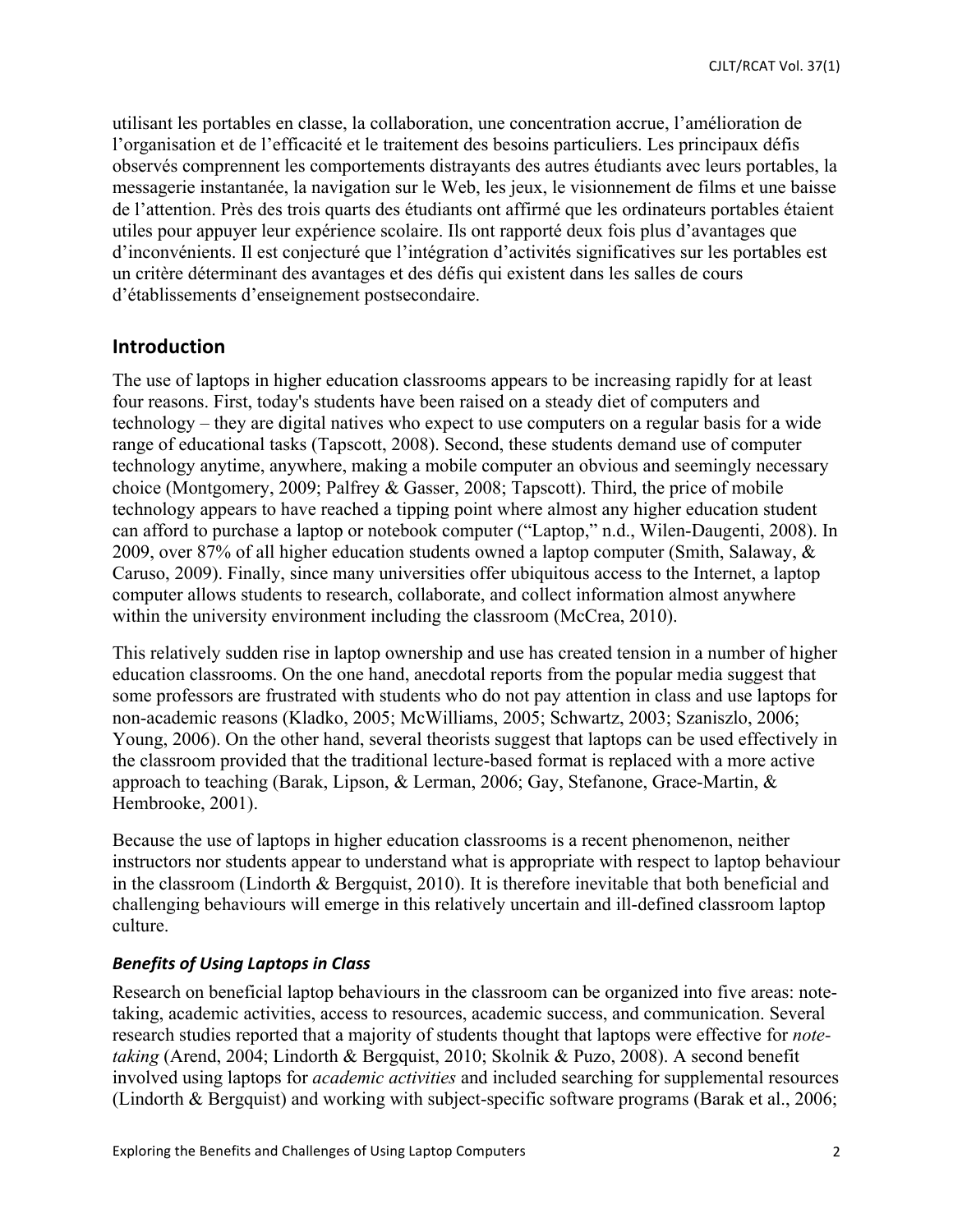Skolnik & Puzo). A third benefit noted by Lindorth & Bergquist was student access to *academicbased resources* during class – students could look up information that would supplement or contribute to classroom learning. In addition, a number of studies reported that students believed laptops helped improve learning or *academic success* (Barak et al.; Mackinnon & Vibert, 2002; Weaver & Nilson, 2005; Skolnik & Puzo). Finally, regarding *communication*, several benefits have been observed including better student-faculty interaction, improved peer collaboration, and instant messaging to peers about concepts covered in class (Kolar, Sabatini, & Fink, 2002; Lindorth & Bergquist; Mackinnon & Vibert; Nicol & MacLeod, 2005; Weaver & Nilson, 2005).

## **Challenges of Using Laptops in Class**

Research on challenging laptop behaviour can be classified into three main areas: other students, communication, and entertainment. One of the biggest challenges noted was the distracting laptop behaviour of *other students* in the class (Barak et al., 2006; Fried, 2008). C*ommunicationbased challenges* were also problematic and involved instant messaging among peers for nonacademic reasons and sending personal emails (Barak et al.; Fried; Hembrooke & Gay, 2003; Mackinnon & Vibert, 2002; Skolnik & Puzo, 2008). Finally, *entertainment-related challenges* included playing games, watching movies, listening to music, and surfing the web during class (Barak et al.; Fried; Grace-Martin & Gay, 2001; Hembrooke & Gay; Skolnik & Puzo).

## **Justification for Current Study**

To date, a patchwork of isolated research findings has provided a mixed and somewhat unclear picture of laptop use in higher education classrooms. Research efforts focus on either benefits (e.g., Arend, 2004; Skolnik & Puzo, 2008) or challenges (Barak et al., 2006; Fried, 2008; Grace-Martin & Gay, 2001; Hembrooke & Gay, 2003) but not both. Only one study could be found examining both benefits and challenges in detail; however, the sample size was limited to 16 students (Lindorth & Bergquist, 2010). It is critical to look at a broad set of positive and negative laptop behaviours simultaneously to make comparisons and conduct a more comprehensive analysis. The purpose of the following study was to investigate and compare beneficial and challenging laptop behaviours in higher education classrooms.

# **Method**

# *Context*

This study took place at a laptop-based university of approximately 6500 students located in a large metropolitan area of over six million people. At this university, all students lease a highend laptop computer with the latest program-specific software. Wireless access to the web is available throughout the campus including classrooms. All faculty members are issued laptop computers and encouraged to use technology in their classrooms.

#### *Sample*

The sample consisted of 177 higher education students (89 males, 88 females), in their first  $(n=74)$ , second  $(n=59)$ , third  $(n=30)$ , or fourth  $(n=13)$  year of undergraduate study. Seventy-five percent (n=132) of the students were born in Canada and 86% (n=153) reported that English was their first language. Students were enrolled in social science (n=108), business (n=43), engineering  $(n=11)$ , science  $(n=12)$ , or health science  $(n=3)$ . The average grade of first year students before they entered the institution was 78.9% (*SD* =6.3, range 65 to 90). The average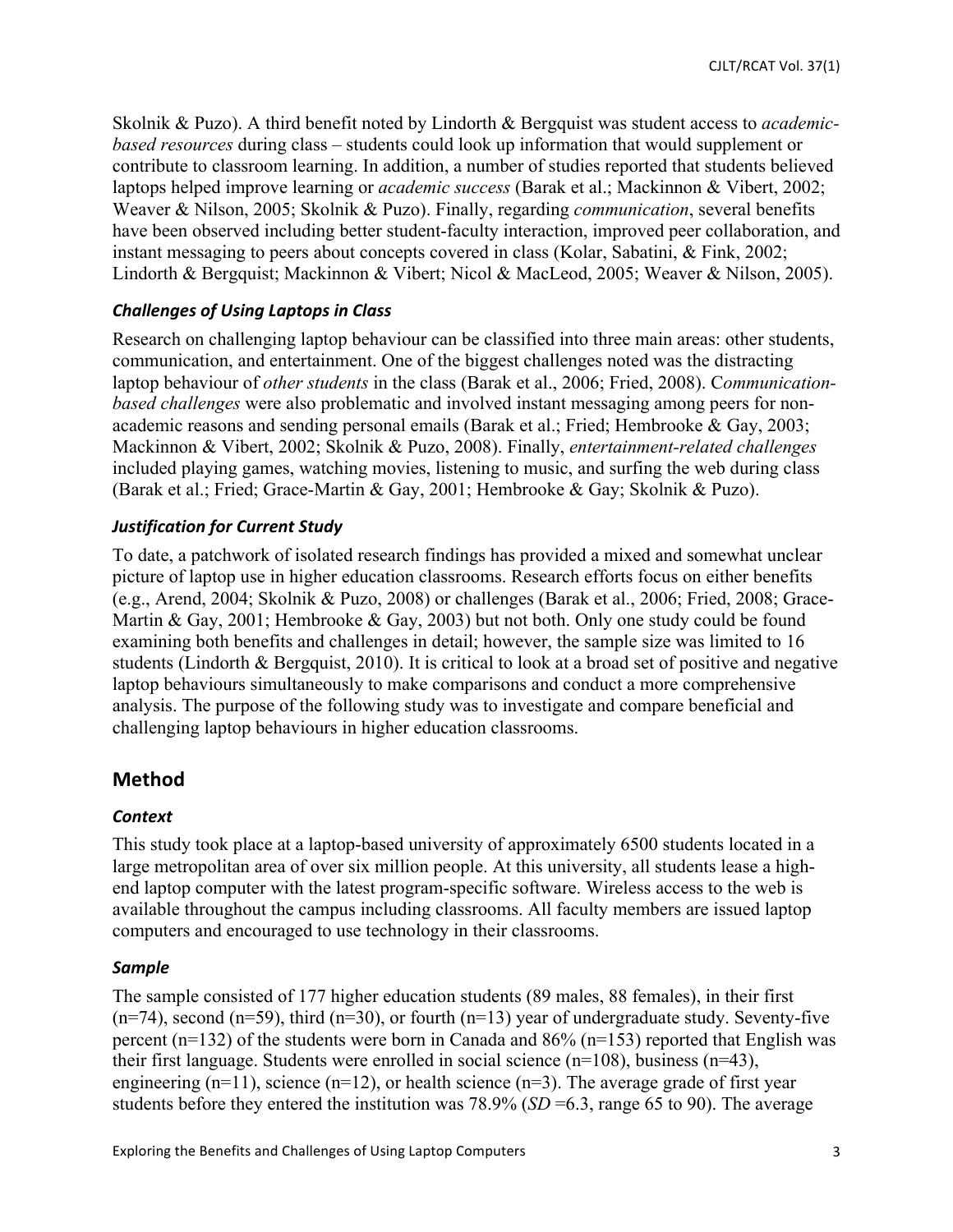grade at university for second to fourth year students was 74.6% (*SD* = 7.8, range 59 to 90). Nearly 85% ( $n=149$ ) of all students reported that they were either proficient ( $n=94$ ) or very proficient (n=55) at using computers.

# Laptop Use

In the majority of previous laptop-based studies, a lecture format was the dominant teaching strategy (e.g., Demb, Erickson, & Hawkins-Wilding, 2004; Fried, 2008; Grace-Martin & Gay, 2001; Hembrooke & Gay, 2003; Lindorth & Bergquist, 2010; Wurst, Smarkola, & Gaffney, 2008). While the main method of content delivery in the current study was also a traditional lecture using a PowerPoint presentation, a concerted attempt was made to integrate laptops meaningfully into the curriculum.

Sample in-class laptop-based activities included online surveys (e.g., assessing gender roles, outlook on family issues), web-based research on assigned topics (e.g., social factors in historical perspective), interactive case studies to improve communication skills, creation of family genograms using online charting software, viewing online videos, reviewing published articles, consultation and discussion of websites (e.g., hate speech) and online philosophy games (e.g., philosophersnet.com). In addition, all class activities, notes, and PowerPoint presentations were posted on a Learning Management System (LMS).

# *Procedure*

At the conclusion of the final class meeting, students were invited to participate in an anonymous, online survey. Participation was voluntary and participants could withdraw from the study at any time. The instructor was unable to determine who chose to participate and data were not accessed until all marks for the courses were submitted. It took approximately 10-15 minutes for students to complete the survey. The total number of students in both courses was 521, resulting in an approximate coverage rate of 34%. Note that a 34% coverage rate is typical for social science survey research (Shih & Fan, 2009).

# *Data&Sources*

*Descriptive data.* All students were asked their age, gender, year of study, and average grade. They were also asked how much time they spent in total on non-academic activities during class and whether, overall, they thought that laptops helped them academically (see Lauricella  $\&$  Kay, 2009a for the specific questions).

*Laptop use survey.* In-class laptop behaviour was assessed using the Laptop Use Scale. This metric collected information on four benefits based on a review of current research: taking notes; academic activities; academic success; and communication (collaboration and instant messaging) (Table 1). It also collected information on three key challenge areas: other students; communication (non-academic email and instant messaging); and entertainment (internet activities, playing games, watching movies, viewing pornography) (Table 2). See Lauricella and Kay (2010) for a detailed review of the Laptop Use Survey.

*Student open-ended comments.* Students were asked two open-ended questions about (a) how laptops were *helpful* during class time (n=240 comments) and (b) how laptops were *not helpful*  during class time (n=119 comments). All question responses were categorized based on the survey data and evaluated independently by two raters. Categories used to assess comments are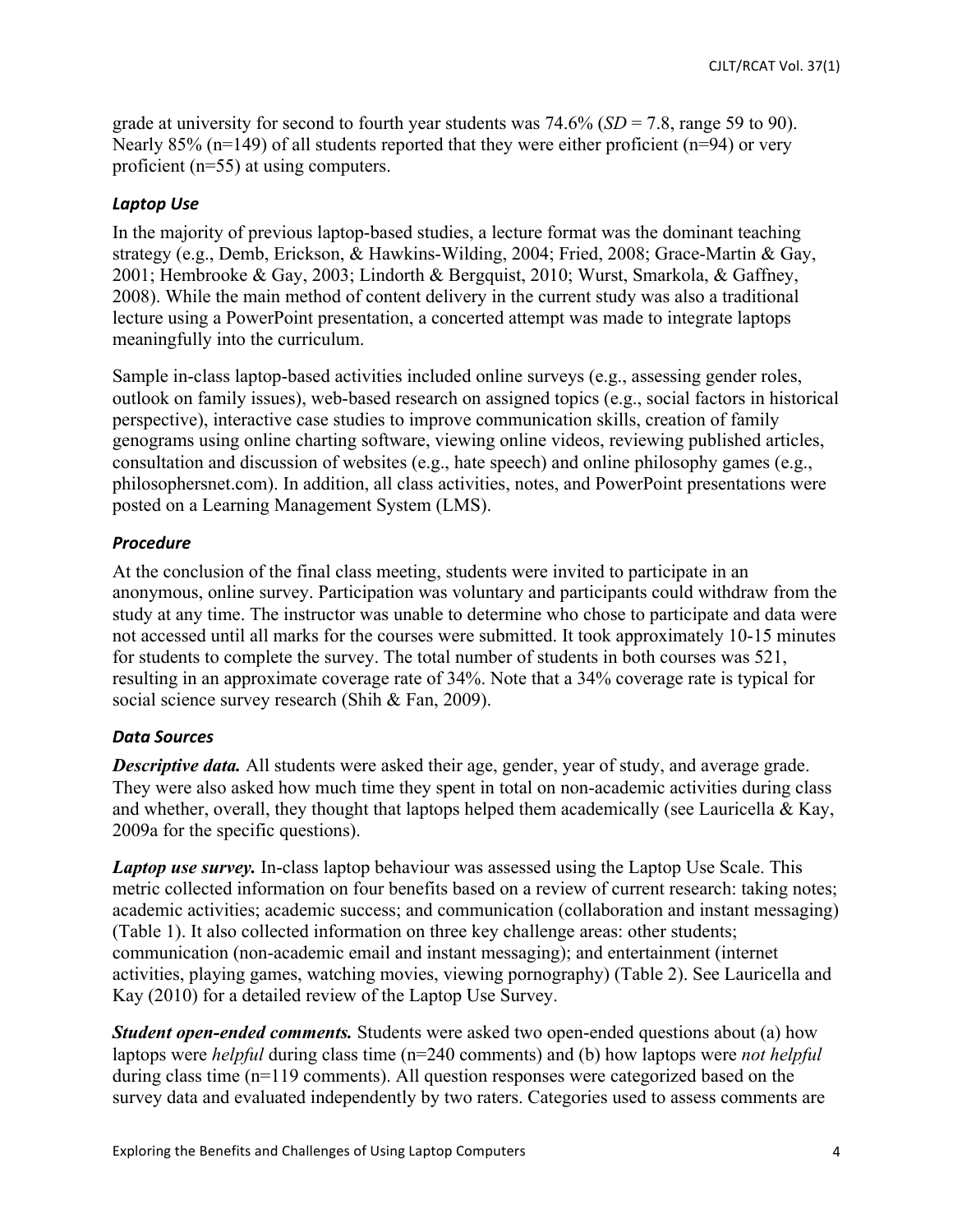presented in Tables 3 and 6. The coding system is available at Lauricella and Kay (2009b). The rating scale used to assess comments ranged from  $-2$  to  $+2$  ( $-2$  - very negative,  $-1$  – negative,  $0$  – neutral, 1 - positive, 2 - very positive). Items whose categories and/or ratings were not exactly the same were shared and reviewed a second time by each rater. Using this approach, inter-rater reliability estimates ranged from 96% to 98% for categories of benefits and challenges and 99% to 100% for numerical ratings of the positive or negative impact of laptop behaviours.

Some categories of open ended comments such as *efficiency* and *special needs* showed high mean scores but were not reported often. Other categories such as *focusing in class* and *access to resources* showed lower mean scores but were experienced by students relatively frequently. To address the impact of both mean score and frequency, the "total" impact of the category was calculated by multiplying the mean rating by the number of comments made. For example, in Table 2, the impact of *taking notes* was calculated as 93 or a mean rating of 1.21 times 77 comments.

# **Results**

#### **Overall Laptop Behaviours and Attitudes**

The average daily use of laptop computers reported by students inside and outside of class was 8.8 hours ( $SD = 4.4$ , range 2 to 16). Sixty-percent of the students ( $n=107$ ) reported being logged on to instant messaging most or all of the time. Seventy-two percent of the students (n=120) noted that laptops were helpful or very helpful in supporting their academics in class.

### *Benefits*

*Survey data.* Students reported that note-taking was the most prevalent and important laptop activity they participated in during class. Almost two-thirds of the students agreed that this activity consumed 50 to 100% of their time. A majority of students (57%) also noted that academic-based laptop activities were conducted over 50% of the time during a standard class. Furthermore, over 70% of the students agreed that laptops were important with respect to their overall academic success. With respect to communication, almost 80% of the students felt that the laptop was important or very important for collaboration or group work. Students also reported using instant messaging for academic endeavours about one third of the time during a usual class. A summary of in-class benefits is presented in Table 1.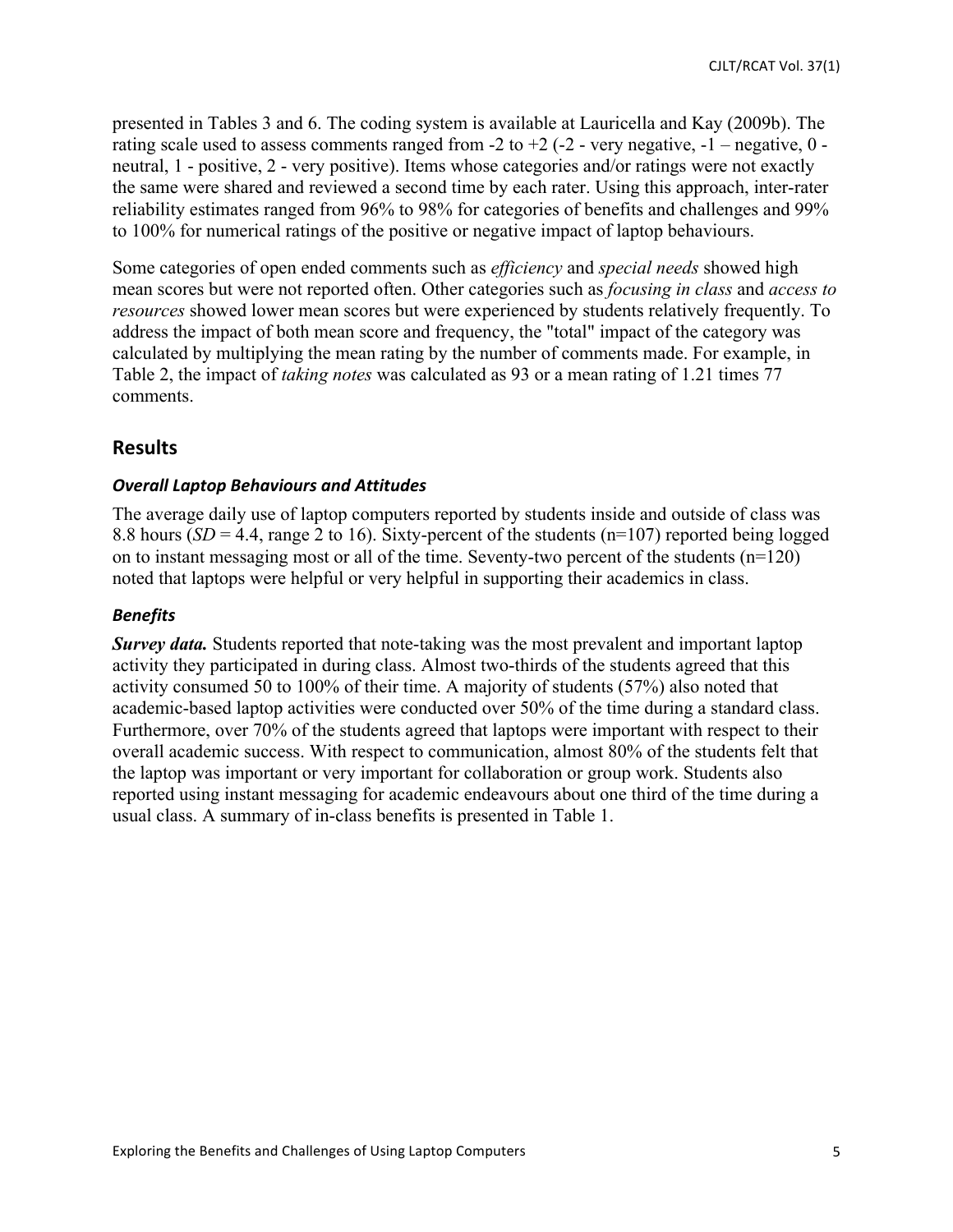| Variable                           | <b>Possible Range</b> | Mean (SD) | Impact              |
|------------------------------------|-----------------------|-----------|---------------------|
| <b>Taking Notes</b>                | $0$ to $8$            | 5.8(2.1)  | 65%                 |
| <b>Academic Activities</b>         | $0$ to $8$            | 5.5(2.1)  | 57%                 |
| Academic Success                   | $1$ to 5              | 3.9(1.0)  | $72\%$ <sup>2</sup> |
| Communication                      |                       |           |                     |
| Important for Collaboration        | $1$ to 5              | 4.4(0.8)  | $78\%$ <sup>3</sup> |
| <b>Makes Collaboration Easier</b>  | $1$ to 5              | 4.6(0.7)  | $93\%$ <sup>4</sup> |
| Instant Messaging for<br>Academics | $0$ to $10$           | 3.4(2.7)  | 34%                 |

**Table 1:** *In-Class Benefits of Using Laptops in the Classroom (Survey Data)*

<sup>1</sup> - % students who said this activity consumed 50 to 100% of a typical lecture<br><sup>2</sup> - % students who said laptop was important or very important for supporting their academics<br><sup>3</sup> - % students who said laptop was importa

*Open-ended questions***.** Students offered twice as many comments about the benefits of laptops versus the challenges experienced. Comments made were consistent with the four categories reported in the online survey. *Note-taking* was reported as the largest benefit of using a laptop in class. Students also reported that laptops provided support for *academic activities* such as being able to access resources, following lecture notes, and participating in computer tasks during class. In addition, students noted that laptops contributed to their *academic success* by helping them to focus better in class, organize themselves, and improve their overall academic efficiency. With respect to *communication,* some students mentioned that laptops helped them share information and notes with their peers. For a smaller subset of students, learning new technology, addressing special needs (e.g., attention deficit or English as a second language), and having access to administrative course information were viewed as beneficial. Table 2 offers a summary of the in-class benefits. Table 3 provides concrete examples of the kind of benefits students experienced.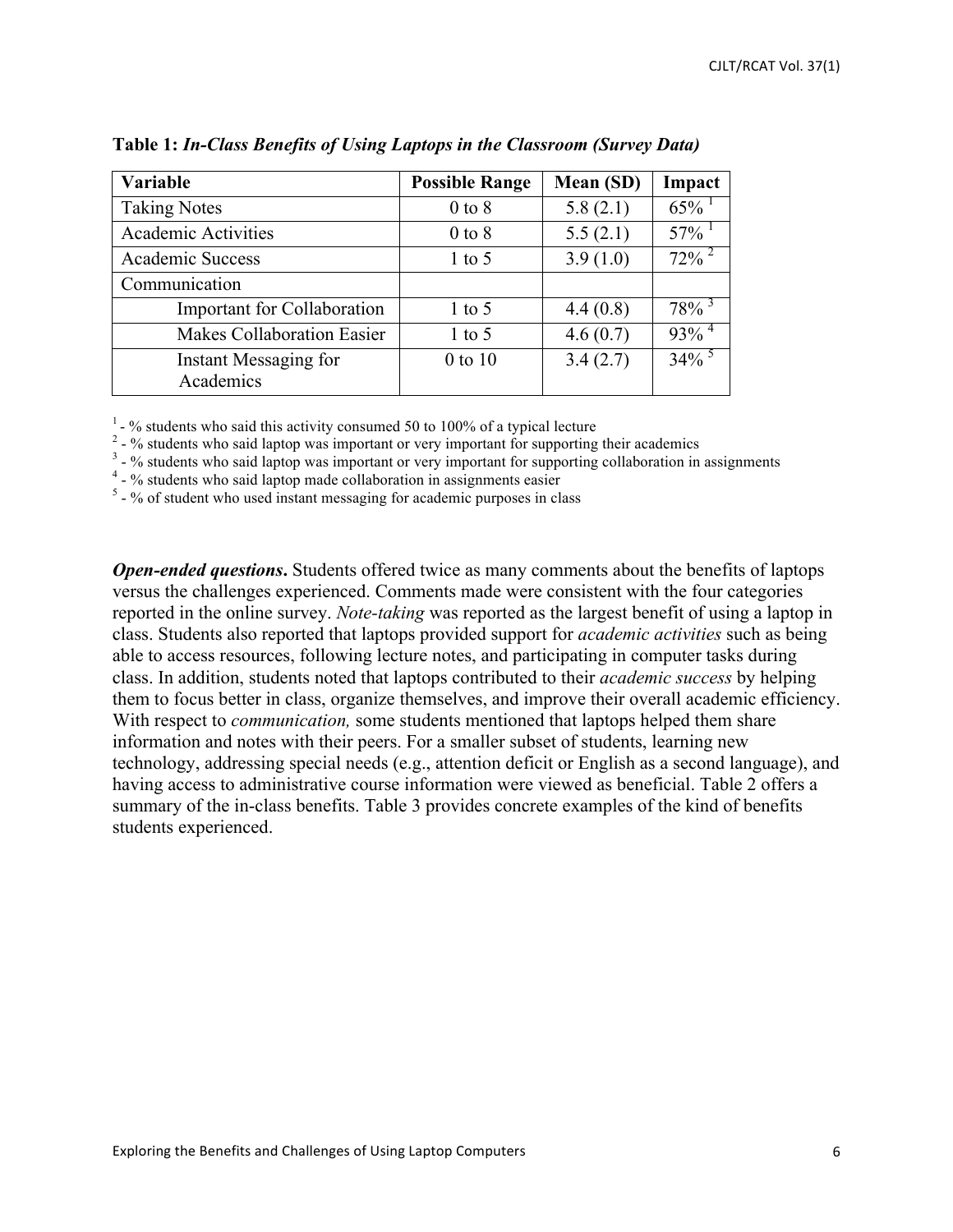| Category                       | Mean | S.D    | $\mathbf n$    | <b>Total Impact</b> |
|--------------------------------|------|--------|----------------|---------------------|
|                                |      |        |                | (Mean $*$ n)        |
| <b>Taking Notes</b>            | 1.21 | (0.52) | 77             | 93                  |
| <b>Academic Activities</b>     |      |        |                |                     |
| <b>Access to Resources</b>     | 1.09 | (0.30) | 32             | 35                  |
| <b>Following Lecture Notes</b> | 1.07 | (0.26) | 28             | 30                  |
| Activities                     | 1.08 | (0.28) | 13             | 14                  |
| <b>Academic Success</b>        |      |        |                |                     |
| Focussing in Class             | 1.06 | (0.23) | 35             | 37                  |
| Organization                   | 1.06 | (0.23) | 18             | 19                  |
| Efficiency                     | 1.25 | (0.45) | 12             | 15                  |
| Communication                  |      |        |                |                     |
| <b>With Peers</b>              | 0.91 | (0.70) | 11             | 10                  |
| <b>Sharing Notes</b>           | 1.00 | (0.00) | 5              | 5                   |
| Other Benefits                 |      |        |                |                     |
| Learning Technology            | 1.00 | (0.00) | $\overline{4}$ | $\overline{4}$      |
| <b>Special Needs</b>           | 1.33 | (0.58) | 3              | 4                   |
| Administration                 | 1.50 | (0.71) | $\overline{2}$ | 3                   |

**Table 2:** *In-Class Benefits of Using Laptops – Summary of Open-Ended Question (n=240)*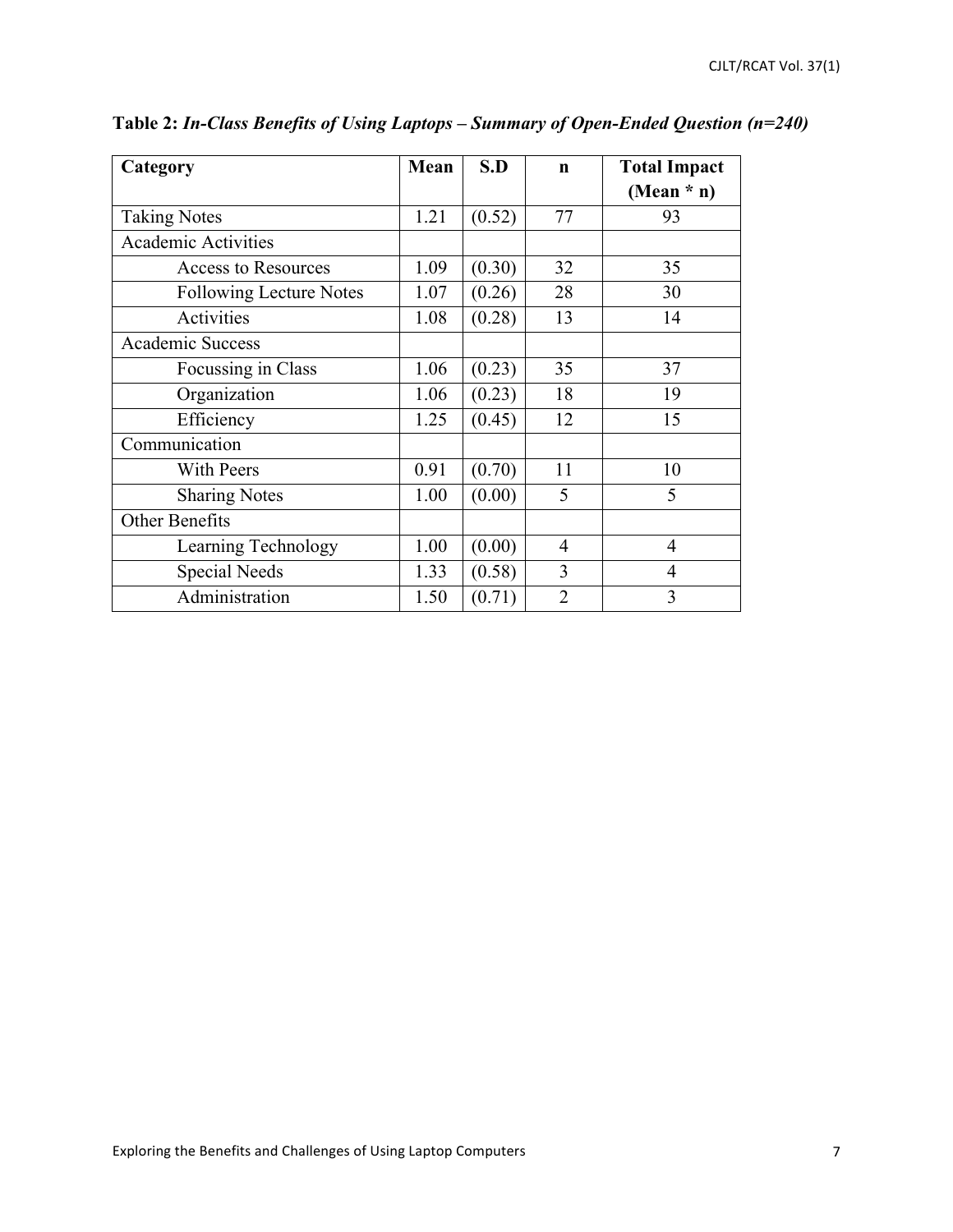| Category                                 | <b>Sample Comments</b>                                                                                                                                                                                                                                                |
|------------------------------------------|-----------------------------------------------------------------------------------------------------------------------------------------------------------------------------------------------------------------------------------------------------------------------|
| <b>Taking Notes</b>                      | "[Using] laptops is much easier and quicker for me to take notes."<br>"Easier to take notes than writing."                                                                                                                                                            |
| <b>Academic Activities</b>               |                                                                                                                                                                                                                                                                       |
|                                          |                                                                                                                                                                                                                                                                       |
| <b>Access to Resources</b>               | "I am able to make notes directly on the lecture slides"                                                                                                                                                                                                              |
|                                          | "I can look at other academic resources online while taking notes on<br>the lecture; if some event I know little about is referenced, for<br>example, I can look it up on Wikipedia."                                                                                 |
| <b>Following Lecture</b><br><b>Notes</b> | "It is easier to follow the lectures when the professor posts the<br>lecture notes/slides online. More time can be spent adding our own                                                                                                                               |
|                                          | notes to the lecture, and listening to the professor than trying to copy<br>all the professor's notes down on paper."                                                                                                                                                 |
| Activities                               | "It is helpful because you need it because all of the work is on<br>WebCT, so if there is an in-class quiz, or a survey being done, you'll                                                                                                                            |
|                                          | miss your chance without it."                                                                                                                                                                                                                                         |
| <b>Academic Success</b>                  |                                                                                                                                                                                                                                                                       |
| Focussing in Class                       | "I think that the laptop is helpful in class because it allows students<br>to follow along with the lecture."                                                                                                                                                         |
|                                          | "It allows students to follow along with the lecture slides."                                                                                                                                                                                                         |
| Organization                             | "I find the laptop helpful to keep all of my notes organized."                                                                                                                                                                                                        |
| Efficiency                               | "I am more likely to take notes with the laptop than I am by hand<br>and I can easily view it anywhere I may be. In addition, it saves me<br>carrying around several binders of notes, saving paper and my<br>back."                                                  |
| Communication                            |                                                                                                                                                                                                                                                                       |
| With Peers                               | "I am able to communicate with my group members"                                                                                                                                                                                                                      |
|                                          | "I am able to ask questions to my classmates using instant<br>messaging."                                                                                                                                                                                             |
| <b>Sharing Notes</b>                     | "Helps you get notes you missed - File Sharing and such"                                                                                                                                                                                                              |
| Other Benefits                           |                                                                                                                                                                                                                                                                       |
| Learning Technology                      | "It helped me to understand how to use a computer better and<br>allowed better typing skills."                                                                                                                                                                        |
| Special Needs                            | "I have 'ADD' and I would be beside myself with the length of these<br>courses if not for the laptops. I can distract myself, or multi-task to<br>other things while listening to the lecture. And so I tend to catch<br>more of the classes than I would otherwise." |
| Administration                           | "You can check any grades you have from any courses you are<br>taking."                                                                                                                                                                                               |

**Table 3:** *In-Class Benefits of Using Laptops – Sample Comments (n=119)*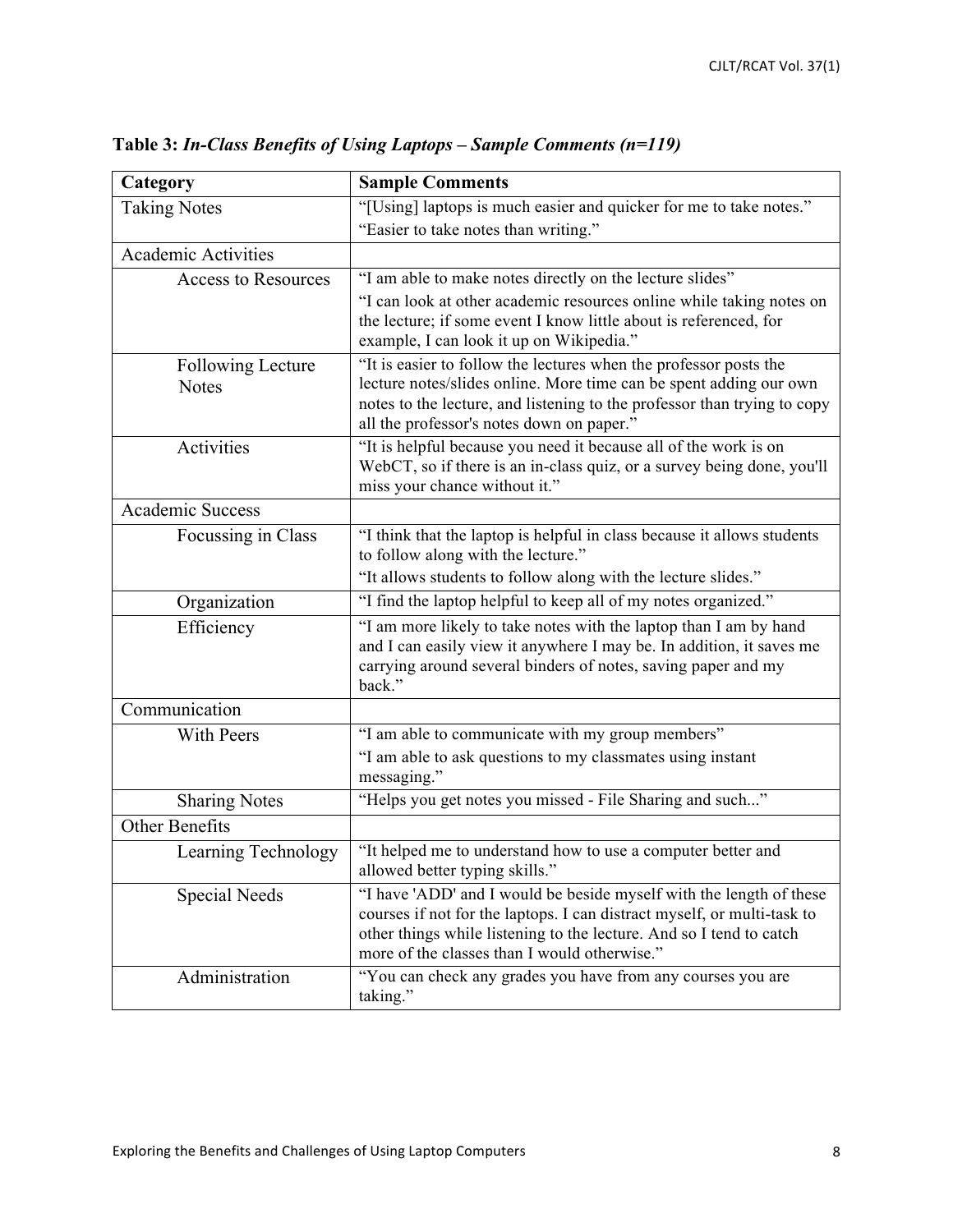# *Challenges*

*Survey data*. Almost one half of all students reported that they were sometimes or frequently distracted by *other students' use of laptops* in the classroom. With respect to *communication*, one quarter of all students reported they spent over 50% of class time sending personal instant messages to friends. In addition, 10% of students spent over 50% of class time emailing their friends for personal reasons. In terms of entertainment, 43% percent of students agreed or strongly agreed that they would perform better during a lecture without the Internet distracting them. Sixteen percent of students claimed that pornography on another student's computer was distracting or very distracting. Finally, the vast majority of students did not play games or watch movies during a standard class. A summary of in-class challenges is presented in Table 4.

| Variable                    | <b>Possible</b> | Mean (SD) | Impact              |
|-----------------------------|-----------------|-----------|---------------------|
|                             | Range           |           |                     |
| Other Students on Laptops   | $1$ to $4$      | 2.5(0.8)  | $50\%$ <sup>4</sup> |
| Communication               |                 |           |                     |
| $IM - Non Academic$         | $0$ to $8$      | 3.8(2.4)  | 26%                 |
| Email – Non Academic        | $0$ to $8$      | 2.8(1.9)  | $11\%$ <sup>1</sup> |
| Entertainment               |                 |           |                     |
| <b>Internet Distraction</b> | $1$ to 5        | 3.2(1.1)  | $43\%$ <sup>2</sup> |
| Pornography Distraction     | $1$ to $4$      | 2.5(1.1)  | $16\%$ <sup>3</sup> |
| <b>Playing Games</b>        | $0$ to $8$      | 0.9(1.4)  | $1\%$ <sup>1</sup>  |
| <b>Watching Movies</b>      | $0$ to $8$      | 0.3(1.0)  | $1\%$ <sup>1</sup>  |

**Table 4:** *In-Class Challenges to Using Laptops in the Classroom – Survey Data (n=257)*

<sup>1</sup> - % students who said this activity consumed 50 to 100% of a typical lecture<br><sup>2</sup> - % students who agreed or strongly agreed that they would perform better without the Internet distracting them<br><sup>3</sup> - % students who sai

classroom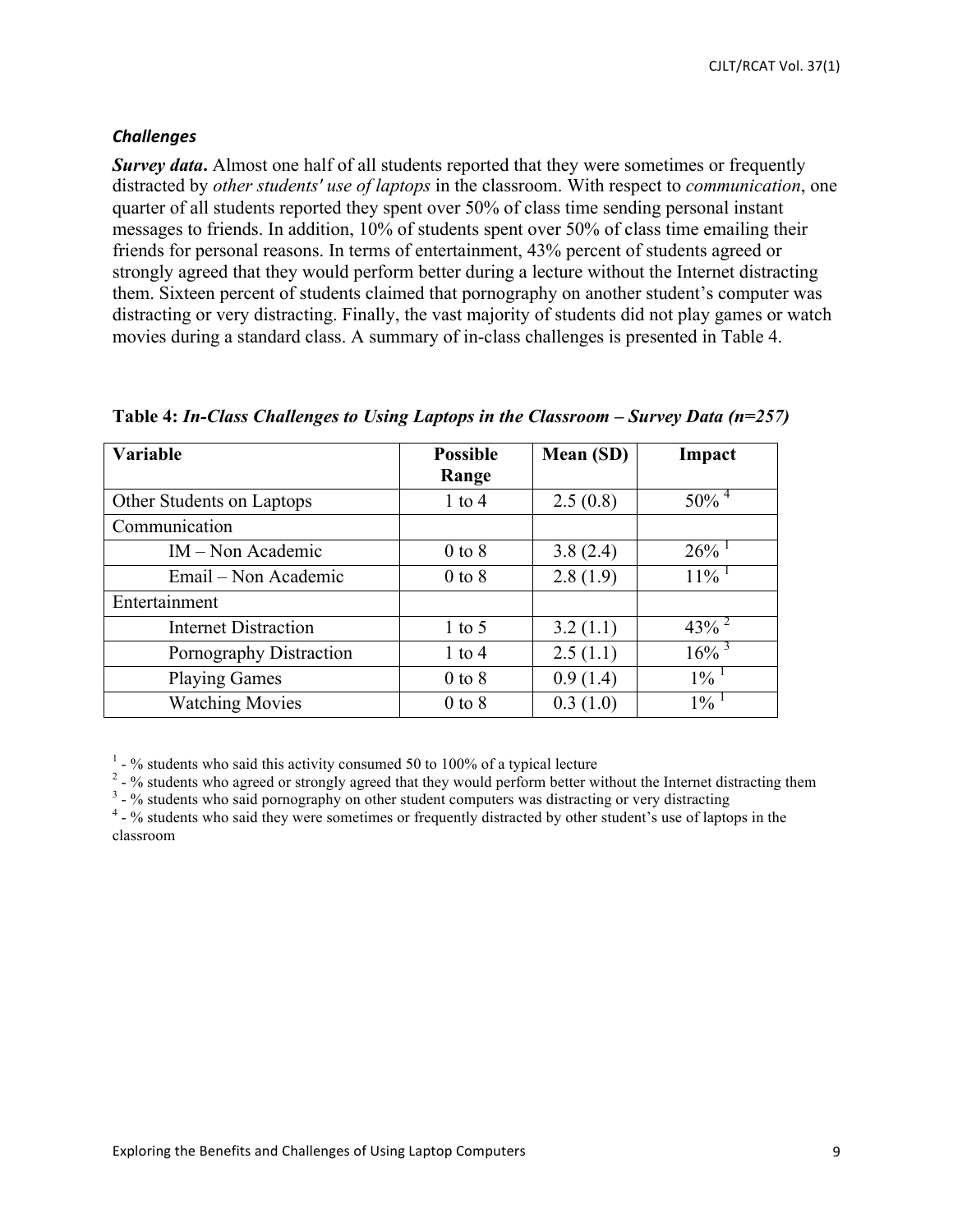*Open-ended questions***.** Overall student comments about challenging behaviours were reported far less than benefits by a factor of almost 1:2. The majority of comments were consistent with the three main categories of survey results reported. *Other students' laptop use* was reported as being the largest distraction. *Communication*-based challenges involved instant messaging for personal reasons. *Entertainment*-based distractions included playing games, watching movies, and surfing the web. Finally, a subset of miscellaneous challenges included an inability to focus, the high-cost of laptops, a preference to take notes by hand, serious technological problems, and not having enough discipline to avoid the distractions that a laptop has to offer. Table 5 offers a summary of the in-class challenges gleaned from the open-ended question format. Table 6 presents concrete examples of challenges experienced by students.

| Category                   | Mean    | S.D    | $\mathbf n$    | <b>Total Impact</b> |
|----------------------------|---------|--------|----------------|---------------------|
|                            |         |        |                | (Mean $*$ n)        |
| Other Students on Laptops  | $-1.27$ | (0.45) | 26             | $-33$               |
| Communication              |         |        |                |                     |
| <b>Instant Messaging</b>   | $-1.25$ | (0.61) | 24             | $-30$               |
| Entertainment              |         |        |                |                     |
| Games                      | $-1.19$ | (0.60) | 21             | $-25$               |
| Movies                     | $-1.09$ | (0.54) | 11             | $-12$               |
| Internet/Web               | $-1.25$ | (0.71) | 8              | $-10$               |
| Other Challenges           |         |        |                |                     |
| Focus                      | $-1.50$ | (0.54) | 8              | $-12$               |
| Money                      | $-1.60$ | (0.55) | 5              | $-8$                |
| <b>Take Notes</b>          | $-1.40$ | (0.55) | 5              | $-7$                |
| <b>Technology Problems</b> | $-1.25$ | (0.50) | 4              | $-5$                |
| Self-Discipline            | $-0.40$ | (1.34) | 5              | $-2$                |
| <b>Class Dependent</b>     | 0.00    | (0.00) | $\overline{2}$ | $\overline{0}$      |

**Table 5:** *In-Class Challenges to Using Laptops* **–** *Summary of Open-Ended Question (n=119)*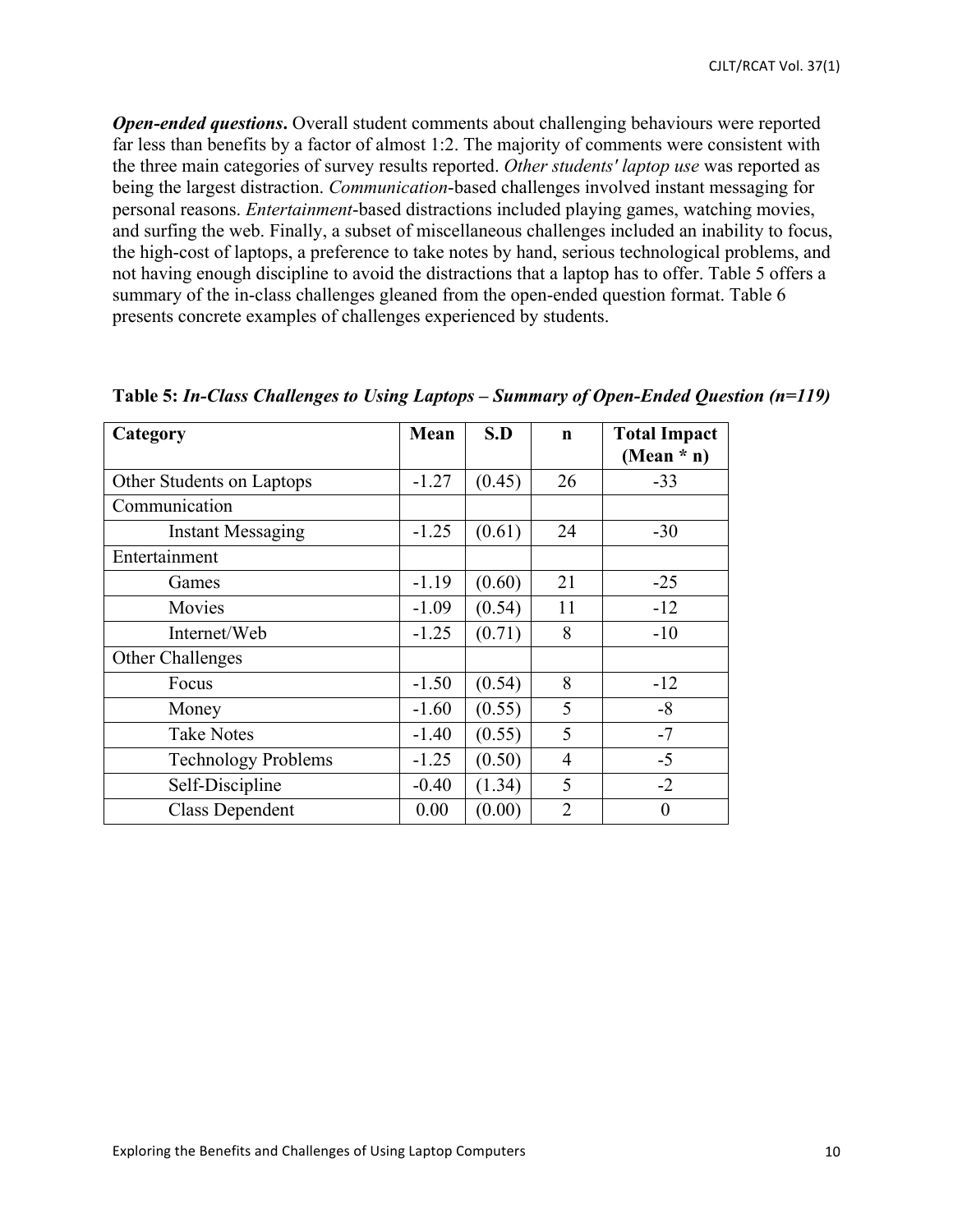| Category                  | <b>Sample Comments</b>                                                                                                                                                                                                                                                                                                                                       |
|---------------------------|--------------------------------------------------------------------------------------------------------------------------------------------------------------------------------------------------------------------------------------------------------------------------------------------------------------------------------------------------------------|
| <b>Other Students</b>     | "A lot of people use it for other reasons instead of class work, which can be<br>distracting."                                                                                                                                                                                                                                                               |
| Communication             |                                                                                                                                                                                                                                                                                                                                                              |
| Instant<br>Messaging      | "Instant messaging is distracting."<br>"It is distracting, I'm always on MSN and checking all my sites."                                                                                                                                                                                                                                                     |
| Entertainment             |                                                                                                                                                                                                                                                                                                                                                              |
| Games                     | "I am personally annoyed when I see people playing games in class. Especially<br>when they ask stupid questions that were addressed in class, that they were too<br>distracted to listen to."<br>"At times, laptop use is not helpful. I've had classmates say that they'll just play a<br>computer game before class and end up playing all through class." |
| Movies                    | "I do find it kind of distracting when others are watching movies."                                                                                                                                                                                                                                                                                          |
| Internet/Web              | "If the lecture gets boring and students are not involved, they will just surf the<br>web."                                                                                                                                                                                                                                                                  |
| Other Challenges          |                                                                                                                                                                                                                                                                                                                                                              |
| Focus                     | "When lecture slides are posted online there is sometimes no need to pay<br>attention."<br>"Laptops is not helpful in class because if everyone close their laptops all in class<br>will listen to professor instead of putting their concentration on laptop."                                                                                              |
| Money                     | "I think Laptops are just a money grab for the school - They are expensive - and<br>why can't you buy your own."                                                                                                                                                                                                                                             |
| <b>Take Notes</b>         | "I believe in handwriting my notes into a text book. It is much easier for me to<br>learn that way. I truly can say that I hate having to have a laptop."                                                                                                                                                                                                    |
| <b>Tech Problems</b>      | "I have had serious computer issues this term, so the laptop is not helpful to me<br>when it is not working!"                                                                                                                                                                                                                                                |
| Self-Discipline           | "[Having a laptop in class] requires a lot of discipline and maturity, that not a lot<br>of students have."                                                                                                                                                                                                                                                  |
| <b>Class</b><br>Dependent | "Some classes such as my Drawing class does not always require the use of a<br>laptop."                                                                                                                                                                                                                                                                      |

**Table 6:** *Sample Comments About In-Class Challenges to Using Laptops*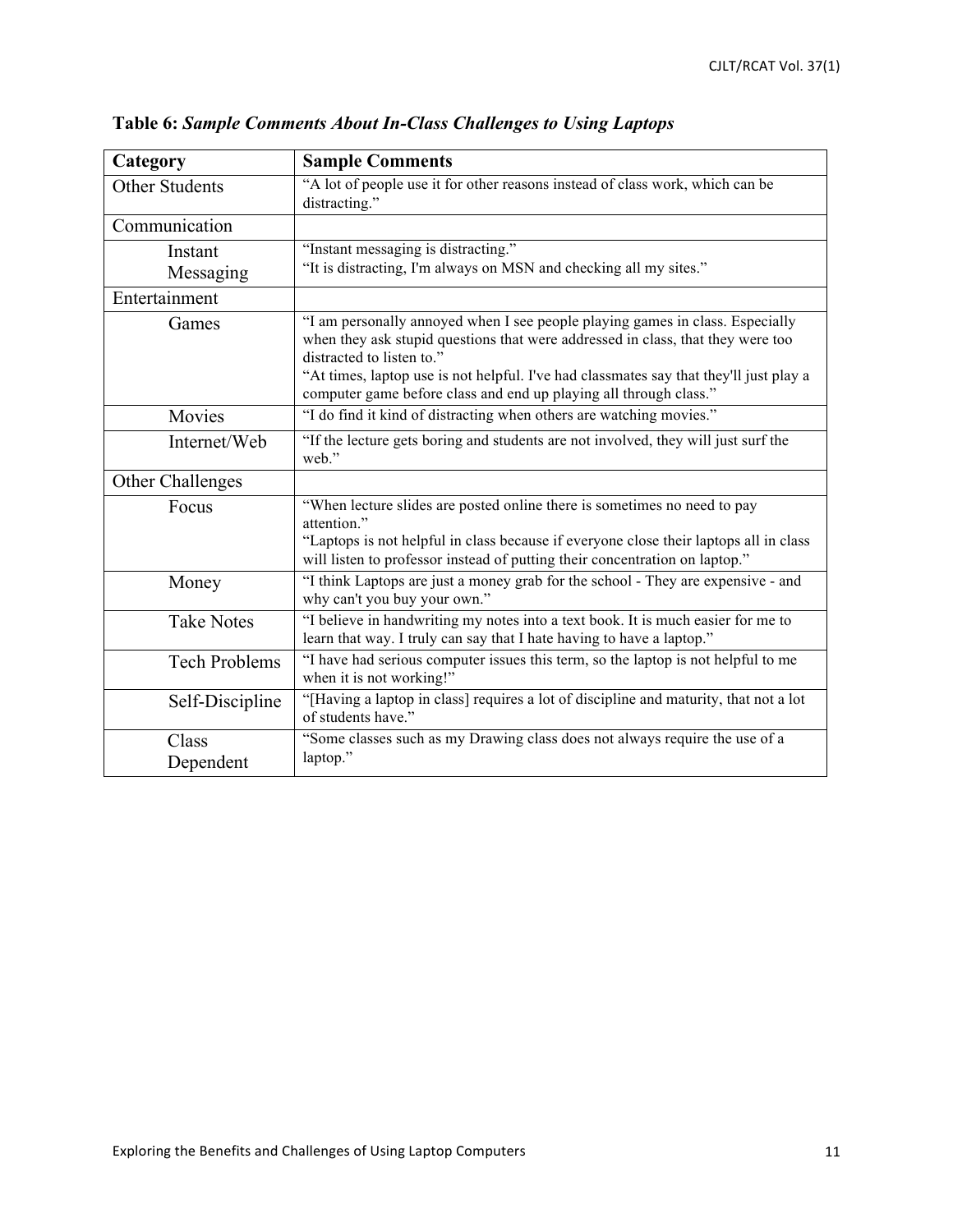CJLT/RCAT Vol. 37(1)

# **Discussion**

The purpose of this study was to explore beneficial and challenging laptop behaviours in higher education undergraduate classrooms. Both quantitative data and qualitative data were collected to obtain a comprehensive description of the advantages and distractions that students experienced as a result of using a laptop.

## *Benefits&*

Four key areas of benefits were predicted by current research on the use of laptops in higher education and included taking notes, academic activities, academic success, and communication. Both survey and open-ended data indicated that note-taking was a prevalent activity among students. This result was consistent with previous research studies (Arend, 2004; Lindorth & Bergquist, 2010; Skolnik & Puzo, 2008); however, comments from students in the current study suggest that note-taking incorporates a broader range of related activities including following and modifying instructor lecture notes and sharing notes with peers. Because the primary method of content delivery in this study was a traditional lecture using PowerPoint, it should not be surprising that note-taking behaviour was frequent.

In-class academic-based activities were reported almost as frequently as note-taking behaviour, possibly reflecting attempts by the instructor to meaningfully integrate laptops into the class by using online surveys, web-based searches, interactive case-studies, online videos, and published articles on the web. It is conceivable that the balance between note-taking and in-class activities could fluctuate depending on the teaching strategies employed. In other words, the prevalence of any one laptop-based activity may be partially dependent on the context of the teaching environment, rather than on the presence of a laptop.

Communication, collaboration among peers, and, to a lesser extent, instant messaging, were acknowledged as important benefits by students in this study and in previous research (Barak et al., 2006; Kolar et al., 2002; Lindorth & Bergquist, 2010; Nicol & MacLeod, 2005). For the most part, communication-based activities were not a planned part of the class curriculum. Students naturally and frequently used communication tools during class. Unlike note-taking or specific academic-based tasks, communication is not necessarily dictated by the teaching strategies used. It could be argued that the presence of a laptop is essential to supporting and perhaps enhancing academic-based communication among students, regardless of the teaching context.

Almost three quarters of the students in this study rated laptops as helpful or very helpful in supporting their academic pursuits in class, a result that is consistent with previous research (Barak et al., 2006; Mackinnon & Vibert, 2002; Skolnik & Puzo, 2008; Weaver & Nilson, 2005). Open-ended responses revealed several key ways in which academic success was supported, including helping students to focus, improving self-organization, and increasing efficiency in completing certain tasks. More detailed research is needed, however, to further explore how laptops contribute specifically to academic success.

The open-ended responses from students identified a set of previously unreported benefits to using laptops in the classroom, including learning new technology, helping students with special needs, and attending to administrative needs. These behaviours were not reported by a majority of students but may be particularly significant for a smaller sub-population. Future qualitative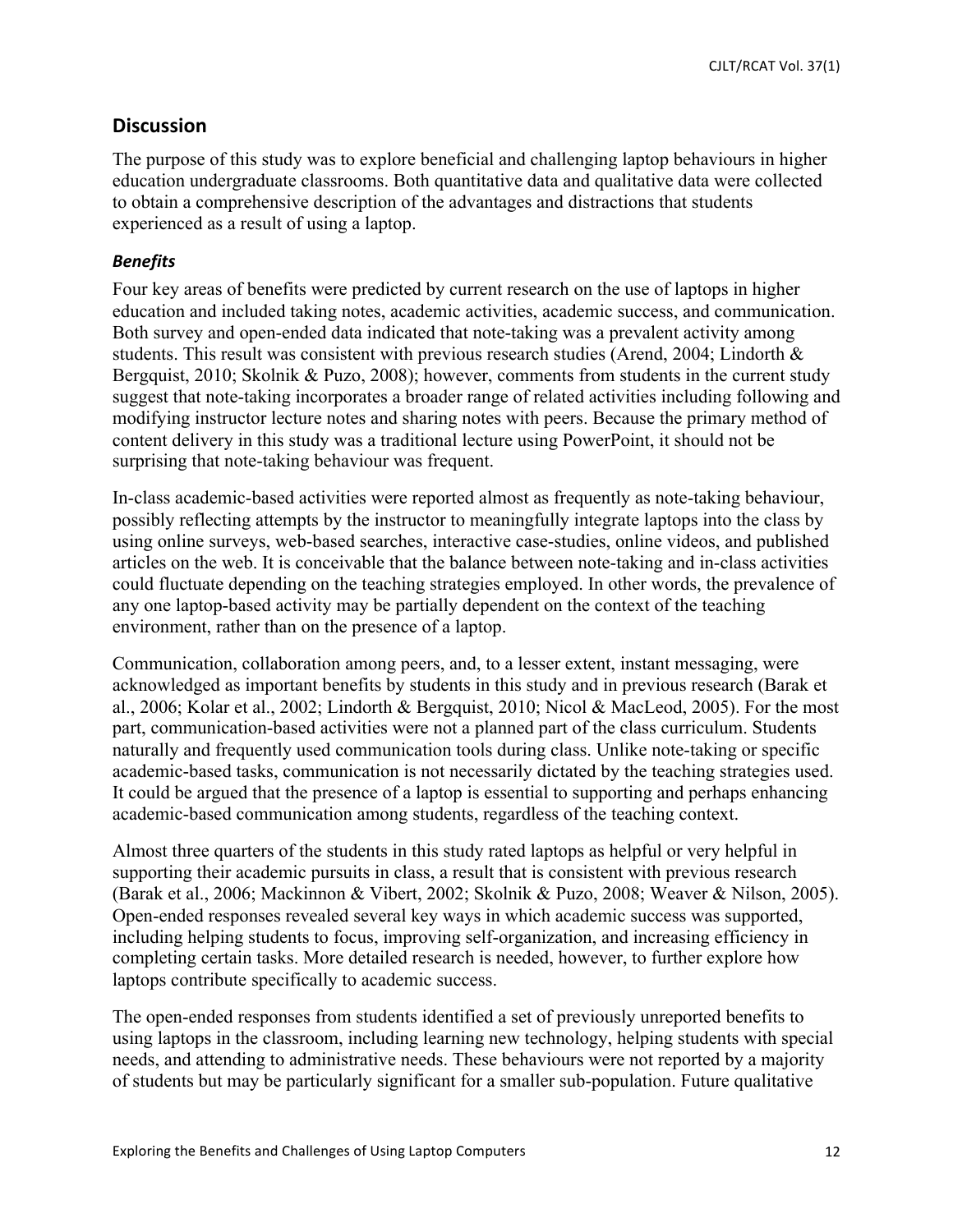research in the form of focus groups or interviews might be helpful in fleshing out more nuanced benefits associated with using laptops.

In summary, note-taking, in-class academic tasks, academic success, and communication were key benefits of using laptops in higher education classrooms. Whereas previous research looked at isolated examples of specific benefits experienced while using laptops, the current study provides evidence that multiple benefits are realized by students. It is important to recognize that the prevalence of any one benefit could be directly influenced by the kind of teaching strategies used.

# *Challenges*

Results from the survey data and open ended responses suggest that students experienced many of the same challenges observed in previous research (Barak et al., 2006; Fried, 2008; Hembrooke & Gay, 2003; Skolnik & Puzo, 2008). Other students' use of laptops was reported as the number one distraction. Communication used for personal reasons via instant messaging or email was also a significant problem. Finally, using laptops for entertainment (games, movies, surfing the web) shifted students' attention away from learning during class. Further research is needed to understand when students shift their attention from academic to non-academic endeavours. As stated earlier, teaching strategies may directly influence the extent to which students are distracted. Passive presentation of PowerPoint lectures might invite multi-tasking and distracting behaviours, whereas active use of laptops for specific academic tasks could increase engagement and academic focus.

Open-ended responses revealed a few challenges that have not been reported extensively in the literature, including a lack of focus, the prohibitive cost of laptops, technology problems, and having enough self-discipline to avoid non-academic activities. As noted previously, it would be advantageous to gather in-depth data from students to access the prevalence of idiosyncratic challenges.

# **Benefits vs. Challenges**

One advantage of collecting data on both the benefits and challenges of using laptops in higher education classrooms is the opportunity to explore relative impact. In this study, both survey data and open ended responses suggest that the benefits of in-class laptop use outweigh the challenges. A majority of class time was spent on note-taking behaviours, academic laptop activities, and communicating with peers. In addition, students made twice as many comments about the benefits of laptops versus the challenges experienced. While certain challenges were prominent, such as distracting laptop behaviour of peers and instant messaging, almost three quarters of students claimed that laptops were helpful in supporting learning in class.

# **Pedagogy and Laptop Use**

One critical question remains: "What factors determine whether laptops are beneficial or distracting to students?" Previous research is often diametric about the presentation of in-class laptop benefits or challenges. Most studies appear to focus on either benefits (e.g., Arend, 2004; Skolnik & Puzo, 2008) or challenges (Barak et al., 2006; Fried, 2008; Grace-Martin & Gay, 2001; Hembrooke & Gay, 2003) but not both.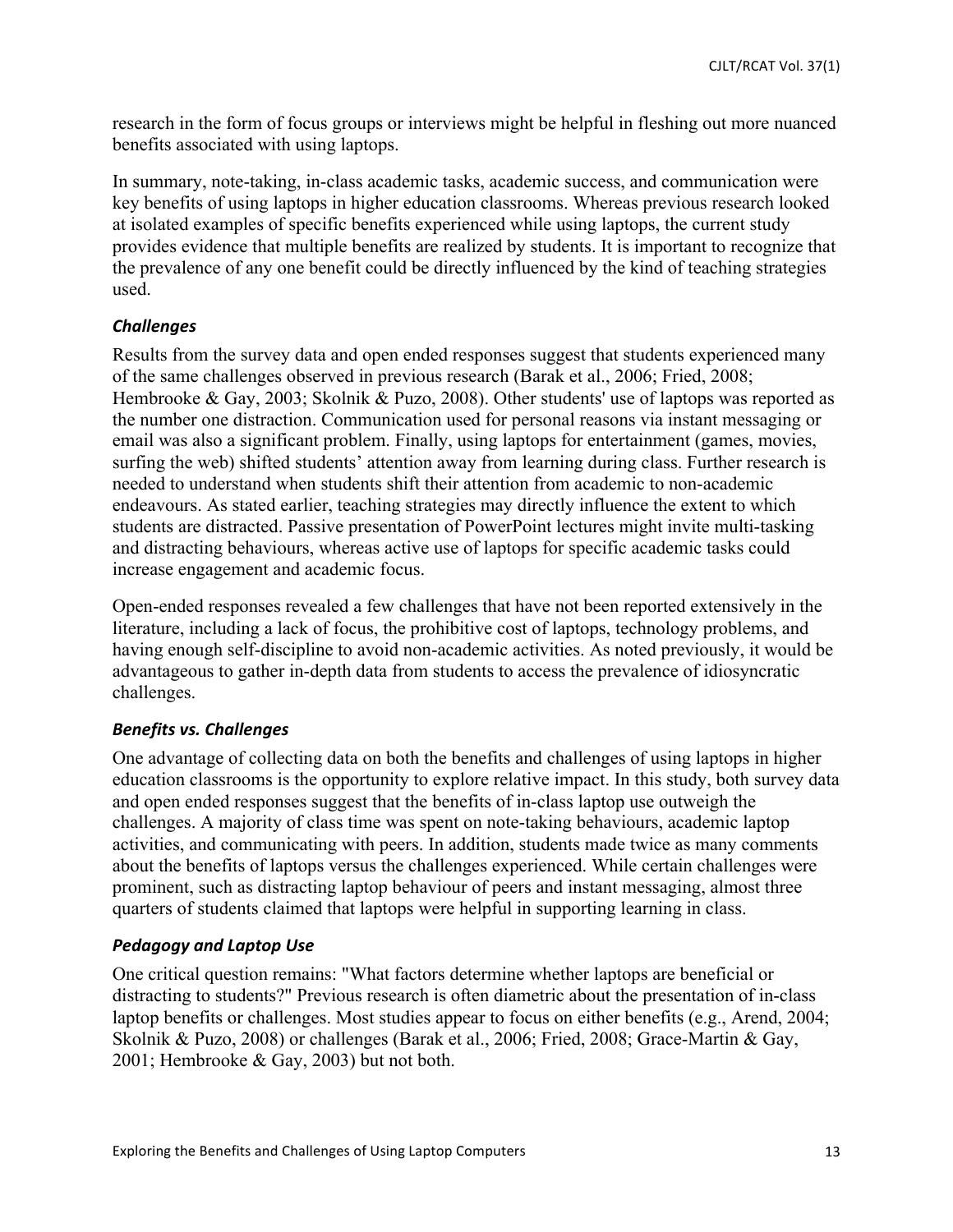The one clear exception found was a case study conducted by Lindorth and Bergquist (2010). They examined both the benefits and challenges experienced by 16 undergraduate students over a four year period. One of their main conclusions was that more effort had to be made by instructors to use active strategies for integrating laptop technology into the classroom. The results of the current study offer indirect support for this claim. While the principal method of content delivery was PowerPoint-based lectures, a concerted effort was made to integrate laptopbased activities meaningfully into the class resulting in a wide-range of positive learning behaviours. If instructors choose to maintain the status quo by offering lectures, students will likely get distracted and laptops could become a significant challenge and detriment to learning.

#### *Caveats&and&Future&Research*

The purpose of this study was to explore beneficial and challenging laptop behaviours in higher education classrooms. Several procedures were followed to ensure the quality of data including collecting information from a relatively large sample, using a research-based survey (Lauricella & Kay, 2010), and offering inter-rater reliability estimates for assessing qualitative responses. Nonetheless, at least six caveats need to be addressed in order to guide and improve future research on the use of laptops in higher education.

First, the data collected were based on student recollection and self-report about how they used laptops in class over an entire semester. The wording of survey items asked for broad estimates of participation in specific laptop behaviours during class. This approach may have been sufficient to obtain a general overview of student laptop use, however, alternative data collection techniques may be needed to improve the accuracy of reported laptop use. Obtaining this kind of information is challenging because of privacy issues – it is unlikely that students would permit researchers to monitor their computer use electronically. One suggestion would be to use the Experience Sampling Method (Csikszentmihalyi, 1990) where students would be sent random electronic requests during a class asking them what they are doing with their laptops at that moment.

Second, the study took place in a laptop-based university where technology was intended to be used on a regular basis by teachers and students. While it is highly probable that many students and faculty in North American colleges and universities use laptop computers, a culture of laptop use in the classroom may not be present. Therefore, it is important to repeat this kind of study in higher education settings where laptop use is optional.

Third, although efforts were made by faculty to meaningfully integrate laptops into learning, note-taking was a frequent activity leading to the conclusion that content delivery through the use of PowerPoint presentations was prominent. One suggestion for future research is to compare structured (active integration) with unstructured (lecture) use of laptops regarding the benefits and challenges experienced by students. In addition, it would be useful to explore which specific laptop-based strategies are more beneficial than others.

Fourth, this study did not look at the impact of laptop behaviours on learning performance. Ultimately, we would like to know the consequences of specific learning benefits and challenges. A useful next step would be to profile student laptop behaviour and link this profile to summative assessment of concepts taught in class.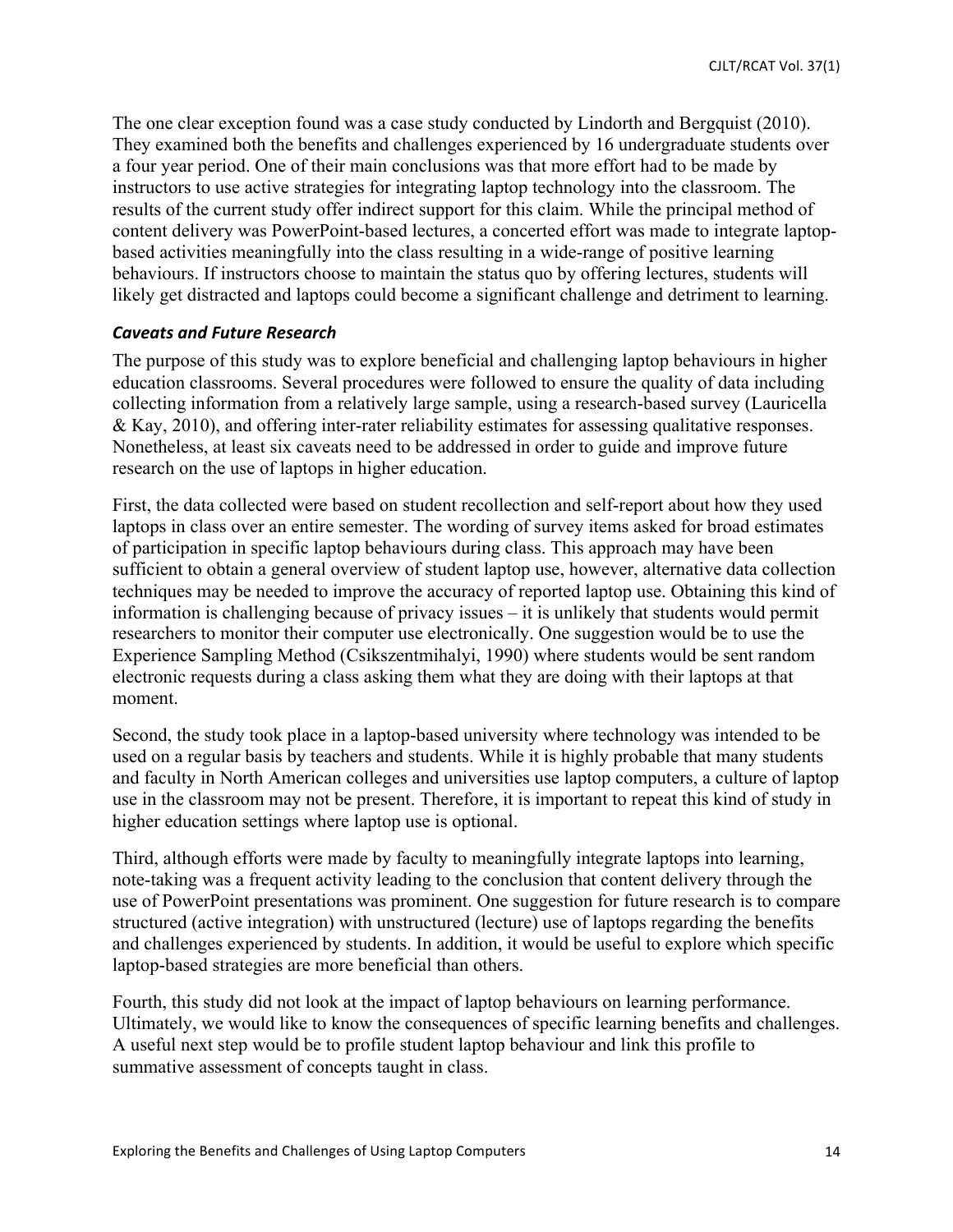Fifth, the range of laptop behaviours observed is partially dependent on the "latest" technological trends and the subject area taught. The scale used could be expanded to assess a wider range of in-class beneficial (e.g., databases, spreadsheets, learning objects, surveys) and challenging (e.g., Facebook, social messaging, Twitter) behaviours.

Finally, the impact of the subject area taught and the use of laptops needs to be explored. Preliminary evidence indicates that effective use of laptops is generally associated with courses that are traditionally linked to technology, including business (Mackinnon & Vibert, 2002), programming (Barak et al., 2006) and engineering (Kolar et al., 2002; Nicol & MacLeod, 2005). On the other hand, social science courses in psychology (Fried, 2008) and communications (Grace-Martin & Gay, 2001) have shown limited success or negative results. It is possible that it is more challenging to integrate laptops effectively into courses where technology does not have an obvious application.

# *Conclusion*

Previous research provided limited documentation of both beneficial and challenging laptop behaviours in higher education classrooms making it difficult to draw comparisons. The current study provided a comprehensive analysis of positive and negative laptop behaviours using both survey and qualitative data. Beneficial behaviours observed included note-taking activities, inclass laptop-based academic tasks, collaboration, increased focus, improved organization and efficiency, and addressing special needs. Challenges included other students' distracting laptop behaviours, instant messaging, surfing the web, playing games, watching movies, and decreased focus. Almost three quarters of the students claimed that laptops were useful in supporting the inclass academic experience. Beneficial behaviours were reported more often than challenging behaviours by a factor of 2:1. It is postulated that actively integrating meaningful laptop activities into the classroom will increase the frequency of beneficial laptop behaviours.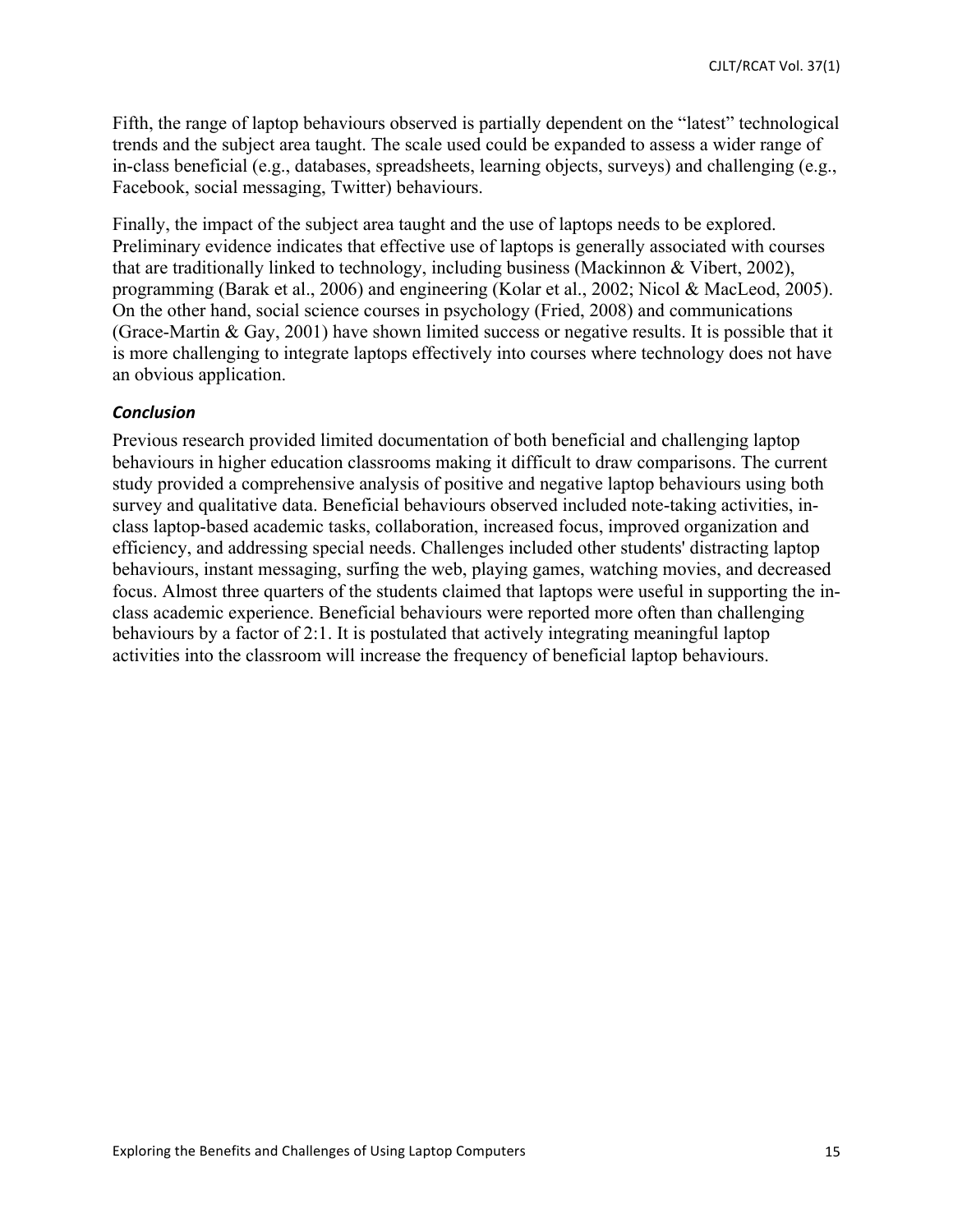# **References**

- Arend, B. D. (2004). New patterns of student engagement. *About Campus, 9*(3), 30-32. doi: 10.1002/abc.98
- Barak, M., Lipson, A., & Lerman, S. (2006). Wireless laptops as means for promoting active learning in large lecture halls. *Journal of Research on Technology in Education, 38*(3), 245-263.

Csikszentmihalyi, M. (1990). *Flow – The psychology of optimal experience*. NY: Harper & Row.

- Demb, A., Erickson, D., & Hawkins-Wilding, S. (2004). The laptop alternative: Student reactions and strategic implications. *Computers & Education, 43*(4), 383-401. doi:10.1016/j.compedu.2003.08.008
- Fried, C. B. (2008). In-class laptop use and its effects on student learning. *Computers & Education, 50*(3), 906-914. doi:10.1016/j.compedu.2006.09.006
- Gay, G., Stefanone, M., Grace-Martin, M., & Hembrooke, H. (2001). The effects of wireless computing in collaborative learning environments. *International Journal of Human-Computer Interaction*, *13*(2), 257-276. doi: 10.1207/S15327590IJHC1302\_10
- Grace-Martin, M., & Gay, G. (2001). Web browsing, mobile computing and academic performance. *Educational Technology and Society, 4*(3), 95-107. Retrieved from http://www.ifets.info/journals/4\_3/grace\_martin.pdf
- Hembrooke, H., & Gay, G. (2003). The laptop and the lecture: The effects of multitasking in learning environments. *Journal of Computing in Higher Education, 15*(1), 46-64.
- Kladko, B. (2005, April 16). Wireless classrooms: Tool or distraction? *The Record*, p. A1.
- Kolar, R. L., Sabatini, D. A., & Fink, L. D. (2002). Laptops in the classroom: Do they make a difference? *Journal of Engineering Education*, *91*(4), 397-401.
- Laptop. (n.d.). in *Wikipedia*. Retrieved from http://en.wikipedia.org/wiki/Laptop.
- Lauricella, S. L., & Kay. R. H. (2009a). Appendix A The laptop effectiveness scale. Retrieved May 2009, from http://faculty.uoit.ca/kay/papers/bc/AppendixA.pdf
- Lauricella, S. L., & Kay. R. H. (2009b). Appendix B coding system for laptop behaviour comments. Retrieved August 2009, from http://faculty.uoit.ca/kay/papers/bc/AppendixB.pdf
- Lauricella, S., & Kay, R. H. (2010). Assessing laptop use in higher education classrooms: The laptop effectiveness scale (LES). *Australian Journal of Educational Technology*, *26*(2), 151-163. Retrieved from http://www.ascilite.org.au/ajet/ajet26/lauricella.pdf
- Lindorth, T., & Bergquist, M. (2010). Laptopers in an educational practice: Promoting the personal learning situation. *Computer & Education*, *54*(2), 311-320. doi:10.1016/j.compedu.2009.07.014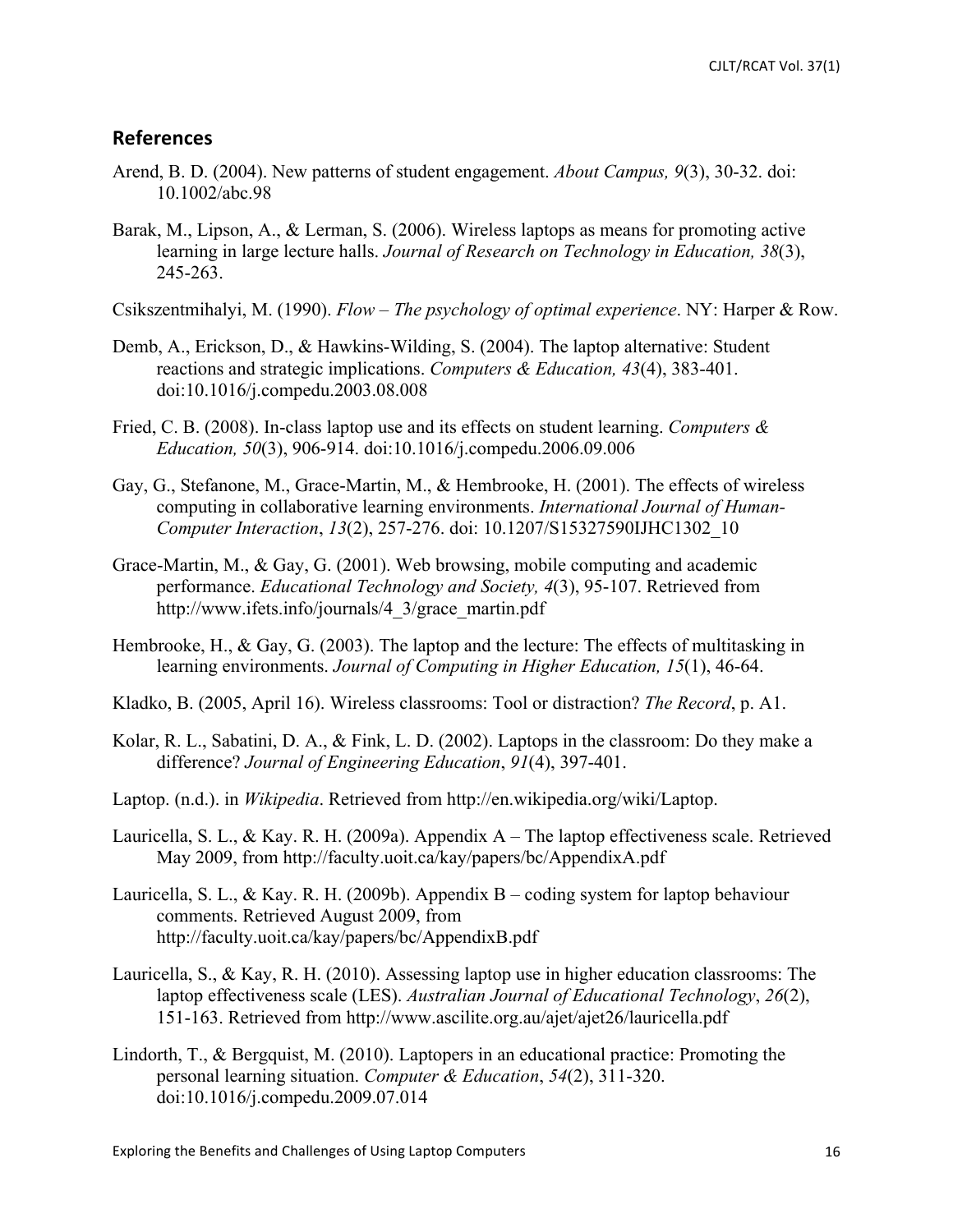- Mackinnon, G. R., & Vibert, C. (2002). Judging the constructive impacts of communication technologies: A business education study. *Education and Information Technologies*, *7*(2), 127-135.
- McCrea, B. (2010). 5 higher education trends to watch. *Campus Technology*. Retrieved from http://campustechnology.com/Articles/2009/12/09/5-Higher-Ed-Tech-Trends-To-Watchin-2010.aspx?p=1
- McWilliams, G. (2005, October 14). The laptop backlash. *The Wall Street Journal*, p. B1.
- Montgomery, K. C. (2009). *Generation digital: Politics, commerce, and childhood in the age of the Internet* . Cambridge, MA: MIT Press.
- Nicol, D. J., & MacLeod, I. A. (2005). Using a shared workspace and wireless laptops to improve collaborative project learning in an engineering design class. *Computers & Education*, *44*(4), 459-475. doi:10.1016/j.compedu.2004.04.008
- Palfrey, J., & Gasser, U. (2008). *Born digital: Understanding the first generation of digital natives*. NY: Basic Books.
- Skolnik, R., & Puzo, M. (2008). Utilization of laptop computers in the school of business classroom. *Academy of Educational Leadership Journal*, *12*(2), 1-10.
- Smith, S. D., Salaway, G., & Caruso, J. B. (2009). *The ECAR study of undergraduate students and information technology, 2009.* Boulder, CO: EDUCAUSE Center for Applied Research. Retrieved from http://net.educause.edu/ir/library/pdf/ers0906/rs/ERS0906w.pdf
- Schwartz, J. (2003, January 2). Professors vie with Web for class's attention. *New York Times*, p. A1.
- Shih, T., & Fan, X. (2009). Comparing response rates in e-mail and paper surveys: A metaanalysis. *Educational Research Review*, *4*(1), 26-40. doi:10.1016/j.edurev.2008.01.003
- Szaniszlo, M. (2006, June 4). Harvard profs lay down law: no laptops in class. *The Boston Herald*, p. A6.
- Tapscott, D. (2008). *Grown up digital: How the net generation is changing your world*. NY: McGraw-Hill.
- Weaver, B. E., & Nilson, L. B. (2005). Laptops in class: What are they good for? What can you do with them? *New Directions in Teaching and Learning, 101*, 3-13. doi: 10.1002/tl.182
- Wilen-Daugenti, T. (2008). *Higher Education Trends & Statistics*, *Issue 1*. Retrieved from http://www.cisco.com/web/about/ac79/edu/trends/issue01.html.
- Wurst, C., Smarkola, C., & Gaffney, M. A. (2008). Ubiquitous laptop usage in higher education: Effects on student achievement, student satisfaction, and constructivist measures in honors and traditional classrooms. *Computers & Education, 51*(4), 1766-1783. doi:10.1016/j.compedu.2008.05.006